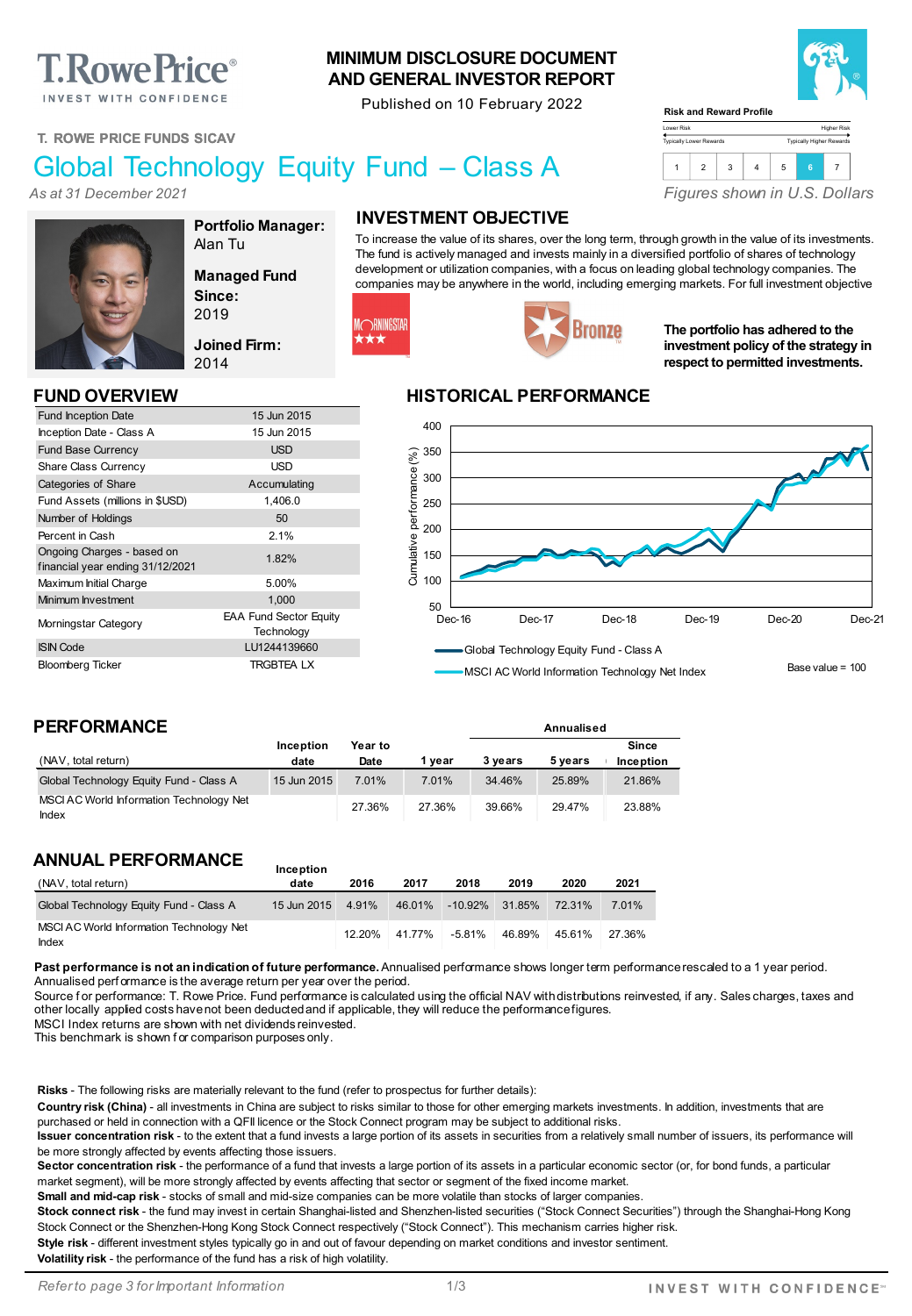## **TOP 10 ISSUERS**

| Issuer                                 | Country/Industry                                                | % of Fund |
|----------------------------------------|-----------------------------------------------------------------|-----------|
| Atlassian                              | United States/Collaboration and<br><b>Productivity Software</b> | 74        |
| HubSpot                                | United States/Front-Office<br>Applications Softw are            | 6.7       |
| Shopify                                | Canada/Industry-Specific Softw are                              | 6.3       |
| Okta                                   | United States/Security Softw are                                | 5.1       |
| <b>ROBLOX</b>                          | United States/Video Gaming                                      | 5.0       |
| Tesla                                  | United States/Automobile<br>Manufacturers                       | 4.7       |
| Taiw an Semiconductor<br>Manufacturing | Taiw an/Foundry                                                 | 4.3       |
| Amazon.com                             | United States/U.S. Internet Retail                              | 4.1       |
| Sea                                    | Singapore/Rest of World Internet<br>Media, Advertising          | 4.0       |
| <b>NVIDIA</b>                          | <b>United States/Processors</b>                                 | 3.9       |

### **SECTOR DIVERSIFICATION**

| Sector                    | % of Fund |         | Fund vs Comparator Benchmark |
|---------------------------|-----------|---------|------------------------------|
| <b>Business Services</b>  | 0.0       | $-0.2$  |                              |
| Energy                    | 0.0       | $-0.3$  |                              |
| <b>Financial Services</b> | 2.0       | $-5.3$  |                              |
| Hardw are                 | 0.0       | $-23.9$ |                              |
| Healthcare                | 0.0       | $-0.1$  |                              |
| <b>Industrials</b>        | 6.0       |         | 5.8                          |
| <b>Internet</b>           | 17.1      |         | 16.8                         |
| <b>IT Services</b>        | 0.0       | $-7.3$  |                              |
| <b>Materials</b>          | 0.0       | $-0.1$  |                              |
| Media & Entertainment     | 6.7       |         | 6.7                          |
| <b>Miscellaneous</b>      | 0.0       | $-0.6$  |                              |
| <b>Real Estate</b>        | 1.0       |         | 1.0                          |
| Semiconductors            | 11.4      | $-14.9$ |                              |
| Softw are                 | 53.7      |         | 23.7                         |
| <b>Telecom Equipment</b>  | 0.0       | $-3.3$  |                              |
| <b>Telecom Services</b>   | 0.0       | $-0.1$  |                              |

T. Rowe Price uses a custom structure for industry and sector reporting on this product.

## **GEOGRAPHIC DIVERSIFICATION**

| Country               | % of Fund |        | <b>Fund vs Comparator Benchmark</b> |
|-----------------------|-----------|--------|-------------------------------------|
| <b>United States</b>  | 73.5      | $-3.9$ |                                     |
| Canada                | 6.3       |        | 4.8                                 |
| Singapore             | 4.5       |        | 4.4                                 |
| <b>Netherlands</b>    | 4.3       |        | 1.9                                 |
| Taiw an               | 4.3       | $-1.1$ |                                     |
| China                 | 2.6       |        | 1.4                                 |
| <b>Israel</b>         | 1.5       |        | 1.3                                 |
| Argentina             | 0.6       |        | 0.6                                 |
| <b>United Kingdom</b> | 0.4       |        | 0.2                                 |
| South Korea           | 0.0       | $-2.9$ |                                     |
| France                | 0.0       | $-0.8$ |                                     |

## **ASSET DIVERSIFICATION**

| <b>Asset Class</b> | % of Fund 31/12/2021 | % of Fund 30/09/2021 |
|--------------------|----------------------|----------------------|
| Equity             | 97 Q                 | 99.0                 |
| Cash               | 21                   | 1 N                  |

As compared to last quarter, there have been changes to the composition by asset allocation as shown in the table above

The comparator benchmark data is for the MSCI AC World Information Technology Net Index.

## **OPERATIONAL INFORMATION**

| Domicile:              | Luxembourg                           |
|------------------------|--------------------------------------|
| Trading days:          | All bank business days in Luxembourg |
| Trading cut-off time:  | 13.00 Central European Time          |
| Valuation time:        | 16:00 Central European Time          |
| Distribution payments: | None                                 |